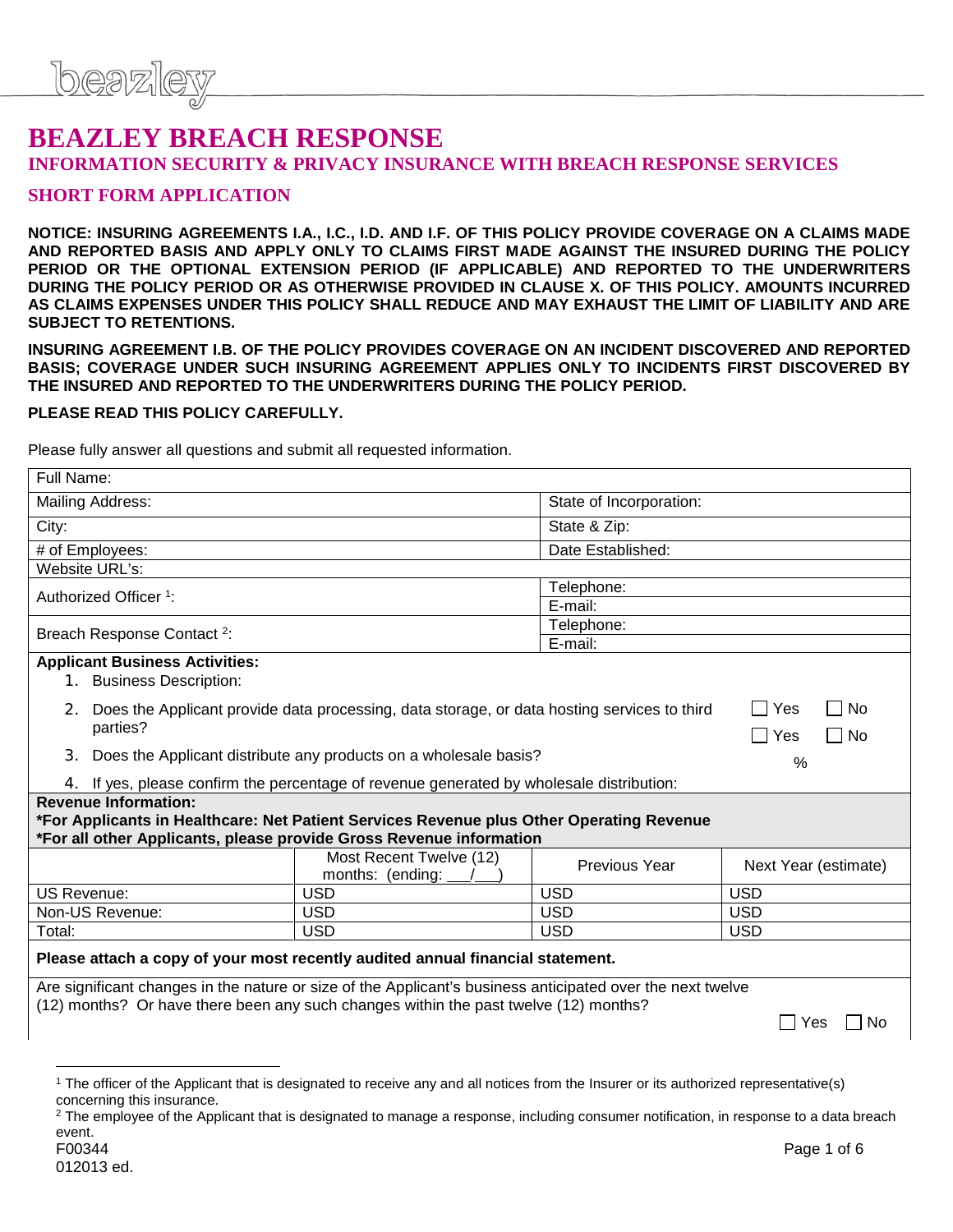If yes, please explain:

| Has the Applicant within the past twelve (12) months completed or agreed to, or does it contemplate<br>entering into within the next twelve (12) months, a merger, acquisition, consolidation, whether or not such<br>transactions were or will be completed? |                                                                                                                                                                                                                                                                                                                                          | Yes        | No                          |
|---------------------------------------------------------------------------------------------------------------------------------------------------------------------------------------------------------------------------------------------------------------|------------------------------------------------------------------------------------------------------------------------------------------------------------------------------------------------------------------------------------------------------------------------------------------------------------------------------------------|------------|-----------------------------|
|                                                                                                                                                                                                                                                               | If yes, please explain:                                                                                                                                                                                                                                                                                                                  |            |                             |
|                                                                                                                                                                                                                                                               |                                                                                                                                                                                                                                                                                                                                          |            |                             |
|                                                                                                                                                                                                                                                               | I. Information Security & Privacy Controls                                                                                                                                                                                                                                                                                               |            |                             |
|                                                                                                                                                                                                                                                               | 1. Does the Applicant have and require employees to follow written computer and information systems<br>policies and procedures?                                                                                                                                                                                                          | Yes        | No                          |
|                                                                                                                                                                                                                                                               | 2. Does the Applicant use the following controls:                                                                                                                                                                                                                                                                                        |            |                             |
|                                                                                                                                                                                                                                                               | Commercially available Firewall protection:<br>А.                                                                                                                                                                                                                                                                                        | Yes<br>Yes | No<br>No                    |
|                                                                                                                                                                                                                                                               | В.<br>Commercially available Anti-Virus protection:                                                                                                                                                                                                                                                                                      |            |                             |
|                                                                                                                                                                                                                                                               | If No, Please describe the alternative controls implemented to prevent unauthorized access or<br>intrusion to Computer Systems:                                                                                                                                                                                                          |            |                             |
|                                                                                                                                                                                                                                                               | 3. Does the Applicant terminate all computer access and user accounts as part of the regular exit<br>process when an employee leaves the company or when a third party contractor no longer provides<br>the contracted services?                                                                                                         | Yes        | No                          |
|                                                                                                                                                                                                                                                               | 4. Does the Applicant accept credit cards for goods sold or services rendered?                                                                                                                                                                                                                                                           | Yes        | <b>No</b><br>$\blacksquare$ |
|                                                                                                                                                                                                                                                               | If yes:<br>A. Please state the Applicant's approximate percentage of revenues from credit card transactions<br>within the past twelve (12) months:<br>B. Is the Applicant compliant with applicable data security standards issued by financial institutions<br>with which the Applicant transacts business (e.g. PCI standards)?        | %<br>Yes   | No                          |
|                                                                                                                                                                                                                                                               | 5. Does the Applicant have and enforce policies concerning the encryption of internal and external<br>communication?                                                                                                                                                                                                                     | Yes        | No                          |
|                                                                                                                                                                                                                                                               | A. Are users able to store data to the hard drive of portable computers or portable media devices such<br>as USB drives?<br>B. Does the Applicant encrypt data stored on laptop computers and portable media?<br>C. Please describe any additional controls the Applicant has implemented to protect data stored on<br>portable devices: |            | No<br>No                    |
| 6.                                                                                                                                                                                                                                                            | What format does the Applicant utilize for backing up and storage of computer system data?<br>Other:<br>Tape or other media<br>Online backup service                                                                                                                                                                                     |            |                             |
|                                                                                                                                                                                                                                                               | A. Are tapes or other portable media containing backup materials encrypted?<br>B. Are tapes or other portable media stored offsite using secured transportation and secured storage<br>facilities?                                                                                                                                       | Yes<br>Yes | No<br>No                    |
|                                                                                                                                                                                                                                                               | If stored offsite, are transportation logs maintained?<br>1)<br>If stored onsite, please describe physical security controls:<br>2)                                                                                                                                                                                                      | Yes        | No                          |

## F00344 **Page 2 of 6 II. WEBSITE CONTENT CONTROLS** 1. Please check all descriptions of website content posted by the Applicant: No Website **Information created by the Applicant** Content under license from a third party  $\Box$  Streaming video or music content  $\Box$  Unlicensed third party content (e.g. – Blog/Message Boards/ Customer Reviews)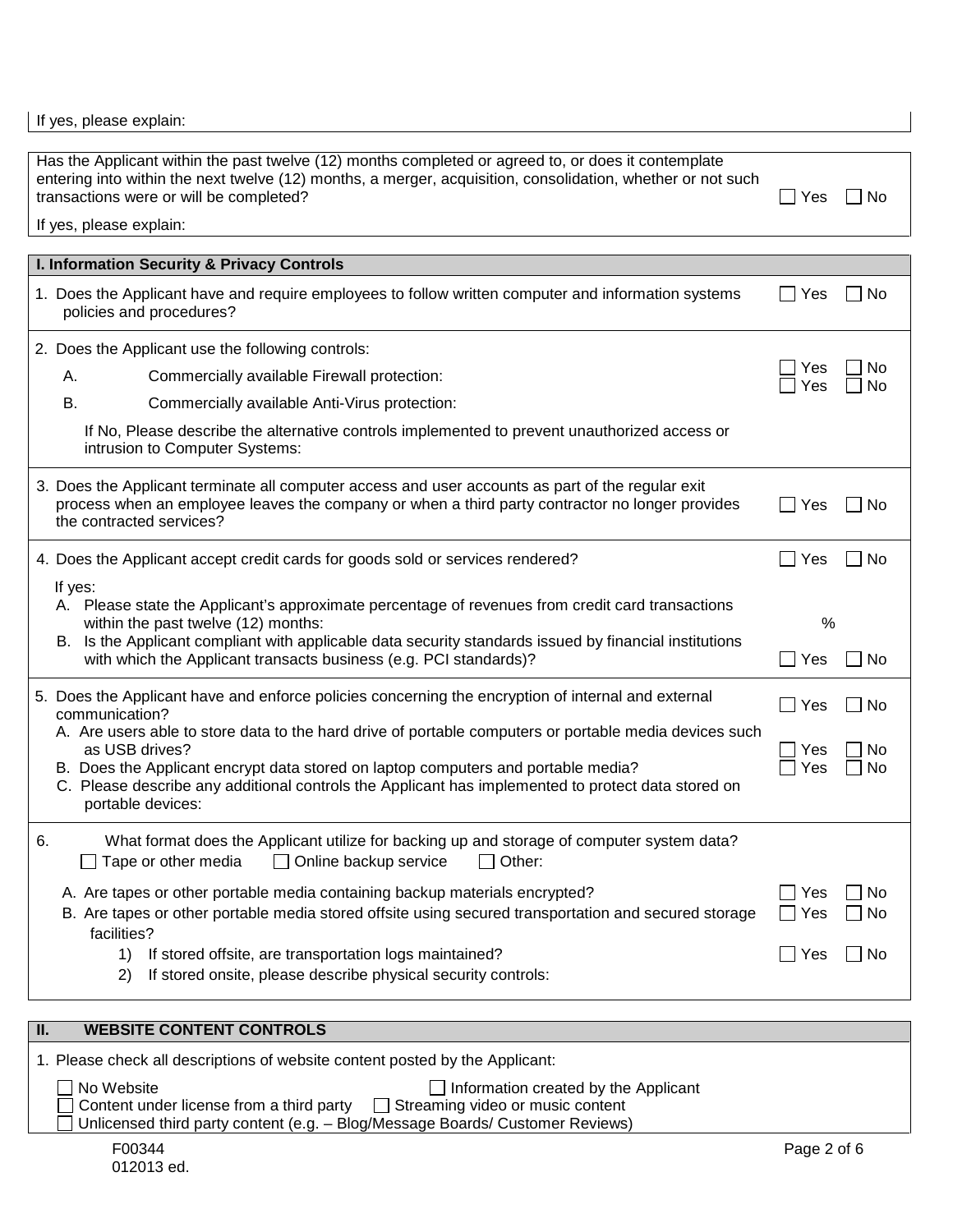|      | 2. Does the Applicant have a procedure for responding to allegations that content created, displayed or<br>published by the Applicant is libelous, infringing, or in violation of a third party's privacy rights?                                                                                                          | Yes | ⊟ No   |
|------|----------------------------------------------------------------------------------------------------------------------------------------------------------------------------------------------------------------------------------------------------------------------------------------------------------------------------|-----|--------|
|      | 3. Does the Applicant have a process to review all content prior to posting on the Insured's internet<br>site(s) to avoid the posting of improper or infringing content?                                                                                                                                                   | Yes | -No    |
|      | 4. Has the Applicant screened all trademarks and service marks used by the Applicant for infringement of<br>existing marks prior to first use?                                                                                                                                                                             | Yes | – I No |
|      | A. Has the Applicant acquired any trademarks or service marks from others within the past three (3)<br>years?                                                                                                                                                                                                              | Yes | -No    |
|      | If Yes, were acquired trademarks and service marks screened for infringement?                                                                                                                                                                                                                                              | Yes | - No   |
|      |                                                                                                                                                                                                                                                                                                                            |     |        |
| III. | <b>PRIOR CLAIMS AND CIRCUMSTANCES</b>                                                                                                                                                                                                                                                                                      |     |        |
| 1.   | Does the Applicant or other proposed insured, or any director, officer or employee of the Applicant or<br>other proposed insured have knowledge of or information regarding any fact, circumstance, situation,<br>event or transaction which may give rise to a claim or loss or obligation to provide breach notification |     |        |
|      | under the proposed insurance?                                                                                                                                                                                                                                                                                              | Yes | No.    |
|      | If yes, please provide details:                                                                                                                                                                                                                                                                                            |     |        |
|      | During the past 5 years has the Applicant.                                                                                                                                                                                                                                                                                 |     |        |

2. During the past 5 years has the Applicant:

| Α. | received any claims or complaints with respect to privacy, breach of information<br>or network security, unauthorized disclosure of information, or defamation or content |       |        |
|----|---------------------------------------------------------------------------------------------------------------------------------------------------------------------------|-------|--------|
|    | infringement?                                                                                                                                                             | l Yes | – I No |
| В. | been subject to any government action, investigation or subpoena regarding any<br>alleged violation of a privacy law or regulation?                                       | Yes   | l INo  |
|    | notified consumers or any other third party of a data breach incident involving the<br>Applicant?                                                                         | Yes   | No.    |

D. Experienced an actual or attempted extortion demand with respect to its computer systems?

If yes, please provide details of any such action, notification, investigation or subpoena:

THE UNDERSIGNED IS AUTHORIZED BY THE APPLICANT TO SIGN THIS APPLICATION ON THE APPLICANT'S BEHALF AND DECLARES THAT THE STATEMENTS SET FORTH HEREIN AND ALL WRITTEN STATEMENTS AND MATERIALS FURNISHED TO THE INSURER IN CONJUNCTION WITH THIS APPLICATION ARE TRUE. SIGNING OF THIS APPLICATION DOES NOT BIND THE APPLICANT OR THE INSURER TO COMPLETE THE INSURANCE, BUT IT IS AGREED THAT THE STATEMENTS CONTAINED IN THIS APPLICATION, ANY SUPPLEMENTAL APPLICATIONS, AND THE MATERIALS SUBMITTED HEREWITH ARE THE BASIS OF THE CONTRACT SHOULD A POLICY BE ISSUED AND HAVE BEEN RELIED UPON BY THE INSURER IN ISSUING ANY POLICY.

THIS APPLICATION AND MATERIALS SUBMITTED WITH IT SHALL BE RETAINED ON FILE WITH THE INSURER AND SHALL BE DEEMED ATTACHED TO AND BECOME PART OF THE POLICY IF ISSUED. THE INSURER IS AUTHORIZED TO MAKE ANY INVESTIGATION AND INQUIRY IN CONNECTION WITH THIS APPLICATION AS IT DEEMS NECESSARY.

THE APPLICANT AGREES THAT IF THE INFORMATION SUPPLIED ON THIS APPLICATION CHANGES BETWEEN THE DATE OF THIS APPLICATION AND THE EFFECTIVE DATE OF THE INSURANCE, THE APPLICANT WILL, IN ORDER FOR THE INFORMATION TO BE ACCURATE ON THE EFFECTIVE DATE OF THE INSURANCE, IMMEDIATELY NOTIFY THE INSURER OF SUCH CHANGES, AND THE INSURER MAY WITHDRAW OR MODIFY ANY OUTSTANDING QUOTATIONS OR AUTHORIZATIONS OR AGREEMENTS TO BIND THE INSURANCE.

 $\Box$  Yes  $\Box$  No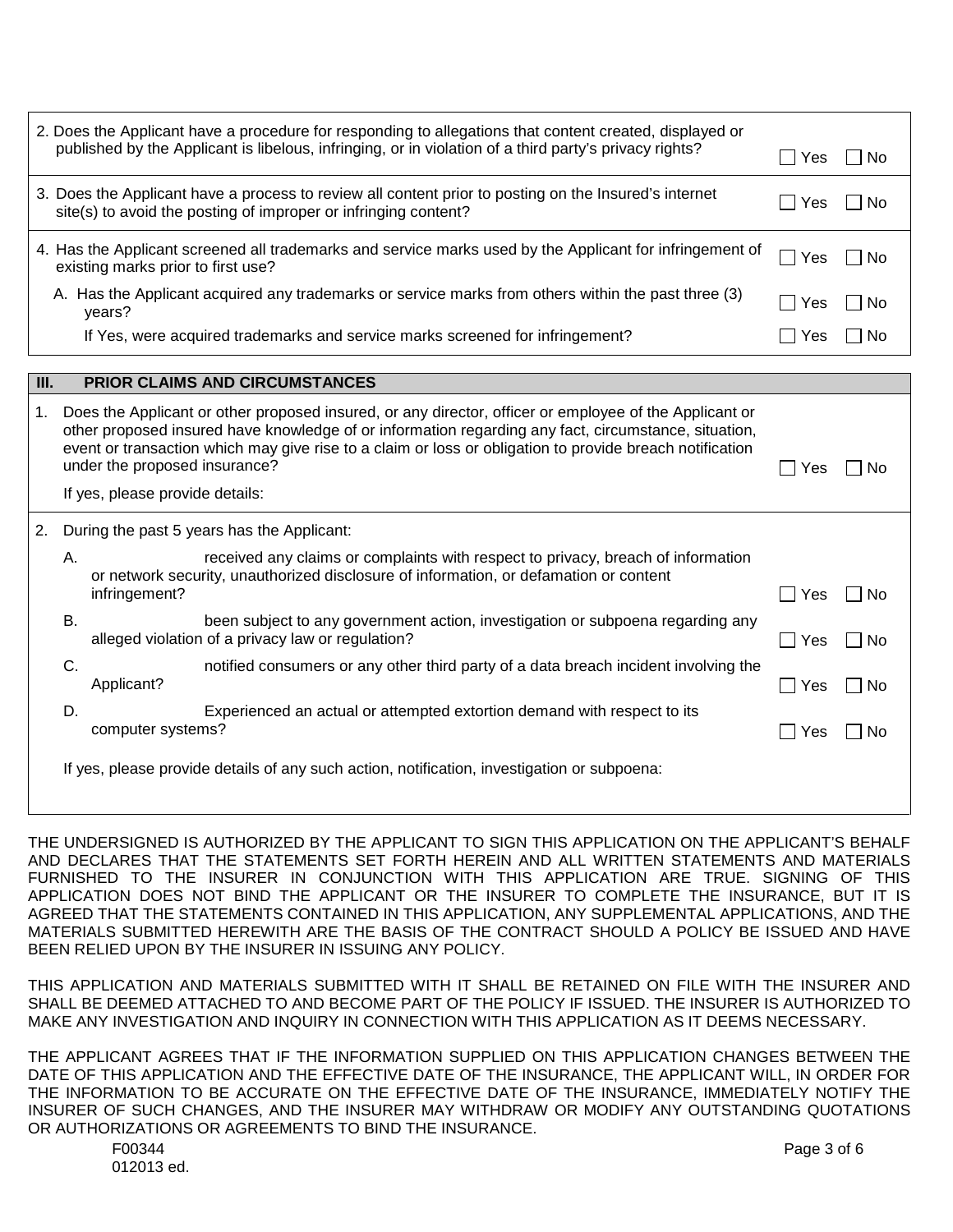I HAVE READ THE FOREGOING APPLICATION FOR INSURANCE INCLUDING ATTACHMENT 'A' AND REPRESENT THAT THE RESPONSES PROVIDED ON BEHALF OF THE APPLICANT ARE TRUE AND CORRECT.

### **FRAUD WARNING DISCLOSURE**

**ANY PERSON WHO, WITH INTENT TO DEFRAUD OR KNOWING THAT (S)HE IS FACILITATING A FRAUD AGAINST THE INSURER, SUBMITS AN APPLICATION OR FILES A CLAIM CONTAINING A FALSE OR DECEPTIVE STATEMENT MAY BE GUILTY OF INSURANCE FRAUD.**

**NOTICE TO ALABAMA, ARKANSAS, LOUISIANA, NEW MEXICO AND RHODE ISLAND APPLICANTS:** ANY PERSON WHO KNOWINGLY PRESENTS A FALSE OR FRAUDULENT CLAIM FOR PAYMENT OF A LOSS OR BENEFIT OR KNOWINGLY PRESENTS FALSE INFORMATION IN AN APPLICATION FOR INSURANCE IS GUILTY OF A CRIME AND MAY BE SUBJECT TO FINES AND CONFINEMENT IN PRISON.

**NOTICE TO COLORADO APPLICANTS:** IT IS UNLAWFUL TO KNOWINGLY PROVIDE FALSE, INCOMPLETE, OR MISLEADING FACTS OR INFORMATION TO AN INSURANCE COMPANY FOR THE PURPOSE OF DEFRAUDING OR ATTEMPTING TO DEFRAUD THE COMPANY. PENALTIES MAY INCLUDE IMPRISONMENT, FINES, DENIAL OF INSURANCE, AND CIVIL DAMAGES. ANY INSURANCE COMPANY OR AGENT OF AN INSURANCE COMPANY WHO KNOWINGLY PROVIDES FALSE, INCOMPLETE, OR MISLEADING FACTS OR INFORMATION TO A POLICYHOLDER OR CLAIMANT FOR THE PURPOSE OF DEFRAUDING OR ATTEMPTING TO DEFRAUD THE POLICYHOLDER OR CLAIMANT WITH REGARD TO A SETTLEMENT OR AWARD PAYABLE FROM INSURANCE PROCEEDS SHALL BE REPORTED TO THE COLORADO DIVISION OF INSURANCE WITHIN THE DEPARTMENT OF REGULATORY AGENCIES.

**NOTICE TO DISTRICT OF COLUMBIA APPLICANTS:** WARNING: IT IS A CRIME TO PROVIDE FALSE OR MISLEADING INFORMATION TO AN INSURER FOR THE PURPOSE OF DEFRAUDING THE INSURER OR ANY OTHER PERSON. PENALTIES INCLUDE IMPRISONMENT AND/OR FINES. IN ADDITION, AN INSURER MAY DENY INSURANCE BENEFITS IF FALSE INFORMATION MATERIALLY RELATED TO A CLAIM WAS PROVIDED BY THE APPLICANT.

**NOTICE TO FLORIDA APPLICANTS:** ANY PERSON WHO KNOWINGLY AND WITH INTENT TO INJURE, DEFRAUD, OR DECEIVE ANY INSURER FILES A STATEMENT OF CLAIM OR AN APPLICATION CONTAINING ANY FALSE, INCOMPLETE OR MISLEADING INFORMATION IS GUILTY OF A FELONY IN THE THIRD DEGREE.

**NOTICE TO KANSAS APPLICANTS:** ANY PERSON WHO, KNOWINGLY AND WITH INTENT TO DEFRAUD, PRESENTS, CAUSES TO BE PRESENTED OR PREPARES WITH KNOWLEDGE OR BELIEF THAT IT WILL BE PRESENTED TO OR BY AN INSURER, PURPORTED INSURER, BROKER OR AGENT THEREOF, ANY WRITTEN STATEMENT AS PART OF, OR IN SUPPORT OF, AN APPLICATION FOR THE ISSUANCE OF, OR THE RATING OF AN INSURANCE POLICY FOR PERSONAL OR COMMERCIAL INSURANCE, OR A CLAIM FOR PAYMENT OR OTHER BENEFIT PURSUANT TO AN INSURANCE POLICY FOR COMMERCIAL OR PERSONAL INSURANCE WHICH SUCH PERSON KNOWS TO CONTAIN MATERIALLY FALSE INFORMATION CONCERNING ANY FACT MATERIAL THERETO; OR CONCEALS, FOR THE PURPOSE OF MISLEADING, INFORMATION CONCERNING ANY FACT MATERIAL THERETO COMMITS A FRAUDULENT INSURANCE ACT.

**NOTICE TO KENTUCKY, NEW JERSEY, NEW YORK, OHIO AND PENNSYLVANIA APPLICANTS:** ANY PERSON WHO KNOWINGLY AND WITH INTENT TO DEFRAUD ANY INSURANCE COMPANY OR OTHER PERSON FILES AN APPLICATION FOR INSURANCE OR STATEMENT OF CLAIMS CONTAINING ANY MATERIALLY FALSE INFORMATION OR CONCEALS FOR THE PURPOSE OF MISLEADING, INFORMATION CONCERNING ANY FACT MATERIAL THERETO COMMITS A FRAUDULENT INSURANCE ACT, WHICH IS A CRIME, AND SUBJECTS SUCH PERSON TO CRIMINAL AND CIVIL PENALTIES. (IN NEW YORK, THE CIVIL PENALTY IS NOT TO EXCEED FIVE THOUSAND DOLLARS (\$5,000) AND THE STATED VALUE OF THE CLAIM FOR EACH SUCH VIOLATION.)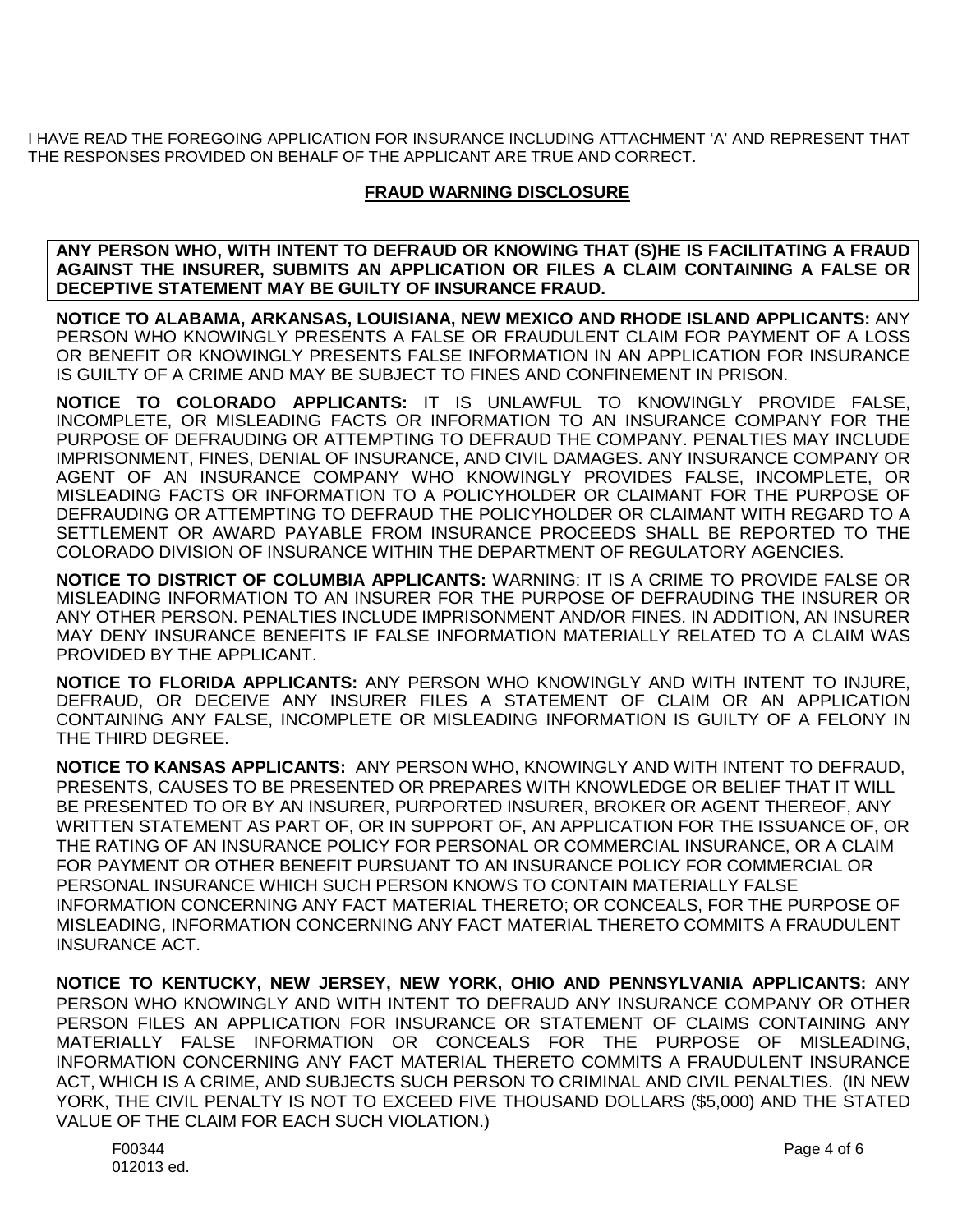**NOTICE TO MAINE, TENNESSEE, VIRGINIA AND WASHINGTON APPLICANTS**: IT IS A CRIME TO KNOWINGLY PROVIDE FALSE, INCOMPLETE OR MISLEADING INFORMATION TO AN INSURANCE COMPANY FOR THE PURPOSE OF DEFRAUDING THE COMPANY. PENALTIES MAY INCLUDE IMPRISONMENT, FINES OR A DENIAL OF INSURANCE BENEFITS.

**NOTICE TO MARYLAND APPLICANTS:** ANY PERSON WHO KNOWINGLY OR WILLFULLY PRESENTS A FALSE OR FRAUDULENT CLAIM FOR PAYMENT OF A LOSS OR BENEFIT OR KNOWINGLY OR WILLFULLY PRESENTS FALSE INFORMATION IN AN APPLICATION FOR INSURANCE IS GUILTY OF A CRIME AND MAY BE SUBJECT TO FINES AND CONFINEMENT IN PRISON.

**NOTICE TO OKLAHOMA APPLICANTS:** WARNING**:** ANY PERSON WHO KNOWINGLY, AND WITH INTENT TO INJURE, DEFRAUD OR DECEIVE ANY INSURER, MAKES ANY CLAIM FOR THE PROCEEDS OF AN INSURANCE POLICY CONTAINING ANY FALSE, INCOMPLETE OR MISLEADING INFORMATION IS GUILTY OF A FELONY.